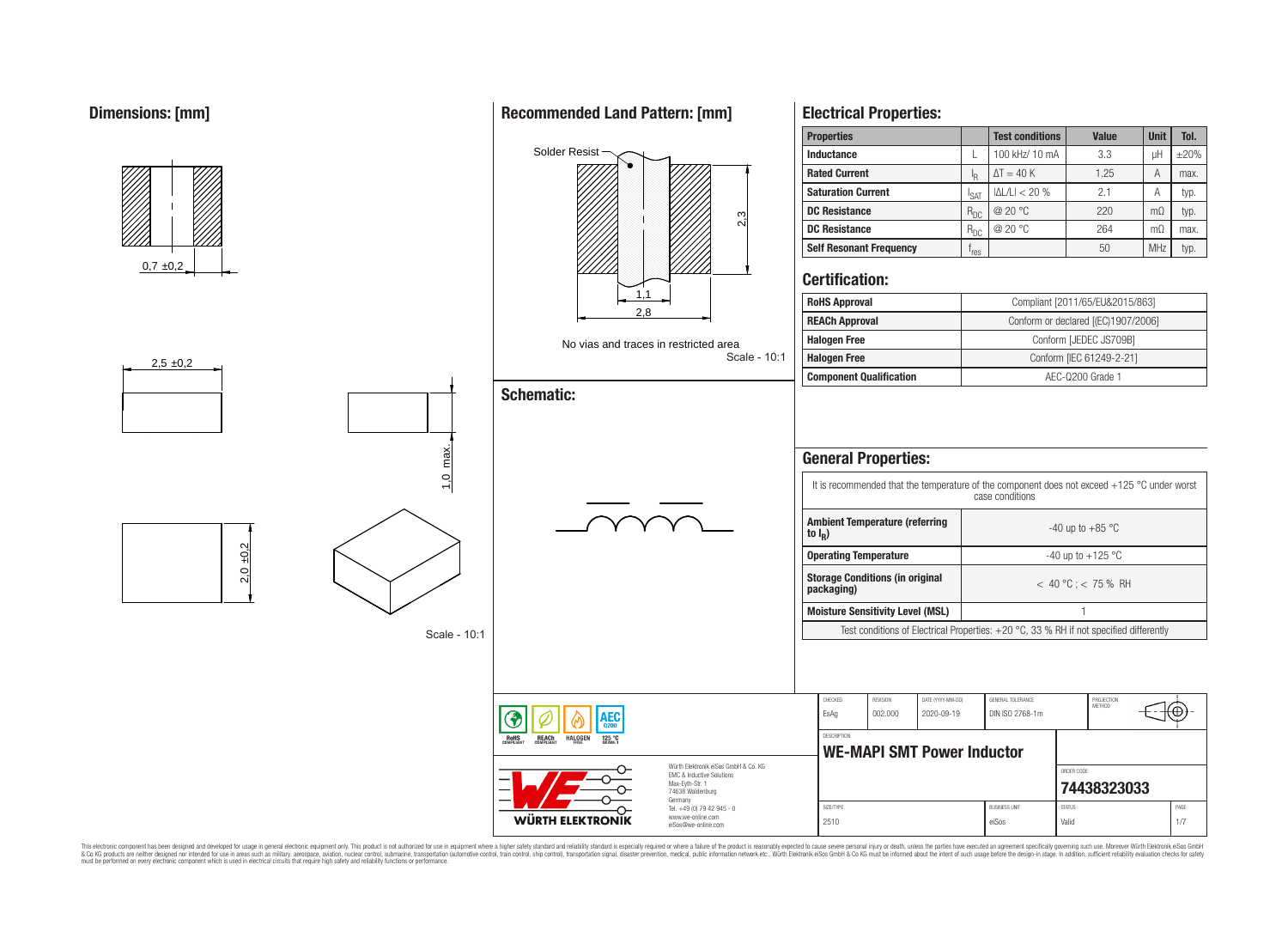

This electronic component has been designed and developed for usage in general electronic equipment only. This product is not authorized for subserved requipment where a higher selection equipment where a higher selection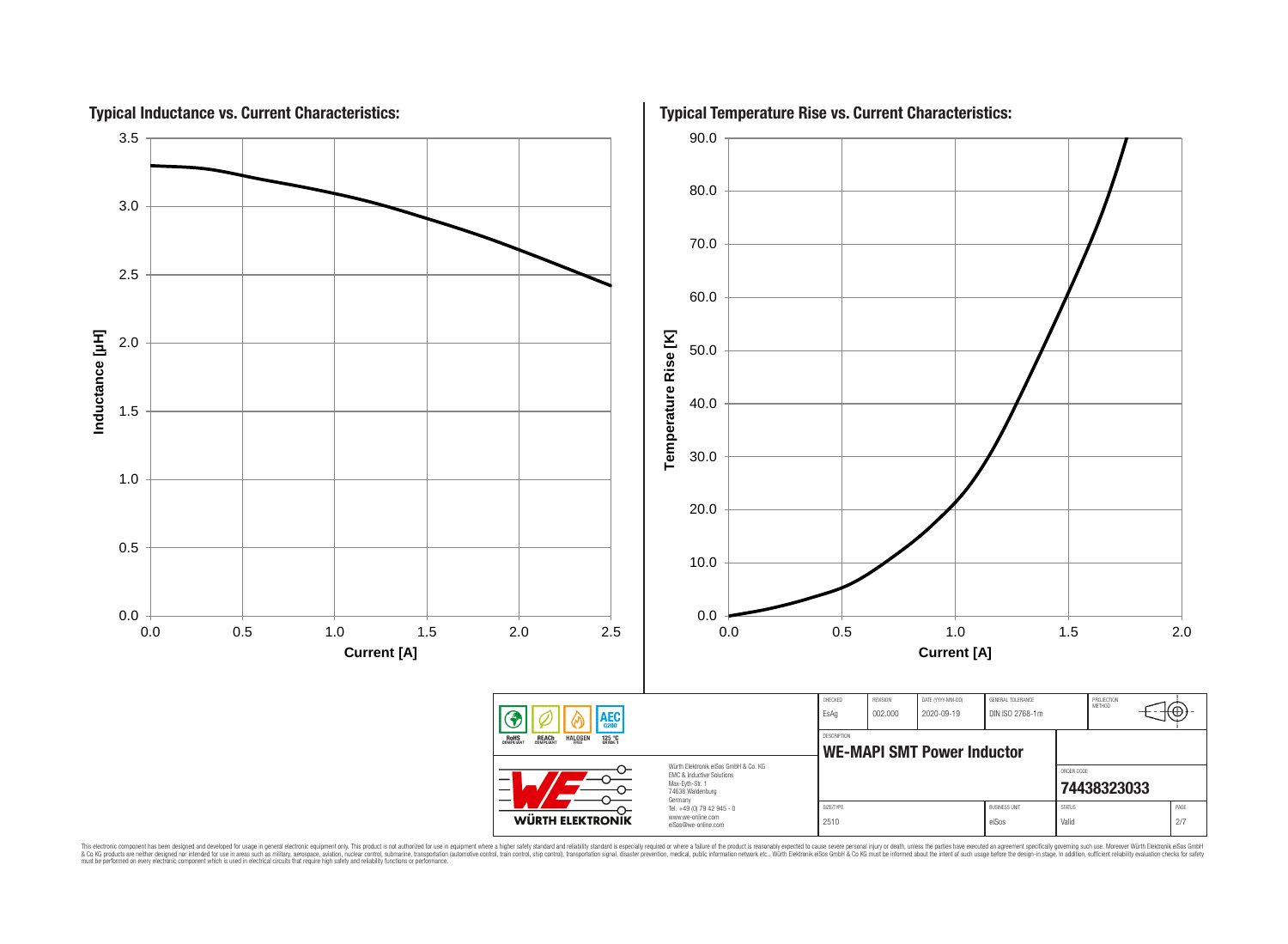# **Typical Impedance Characteristics:**



This electronic component has been designed and developed for usage in general electronic equipment only. This product is not authorized for use in equipment where a higher safely standard and reliability standard si espec & Ook product a label and the membed of the seasuch as marked and as which such a membed and the such assume that income in the seasuch and the simulation and the such assume that include to the such a membed and the such

76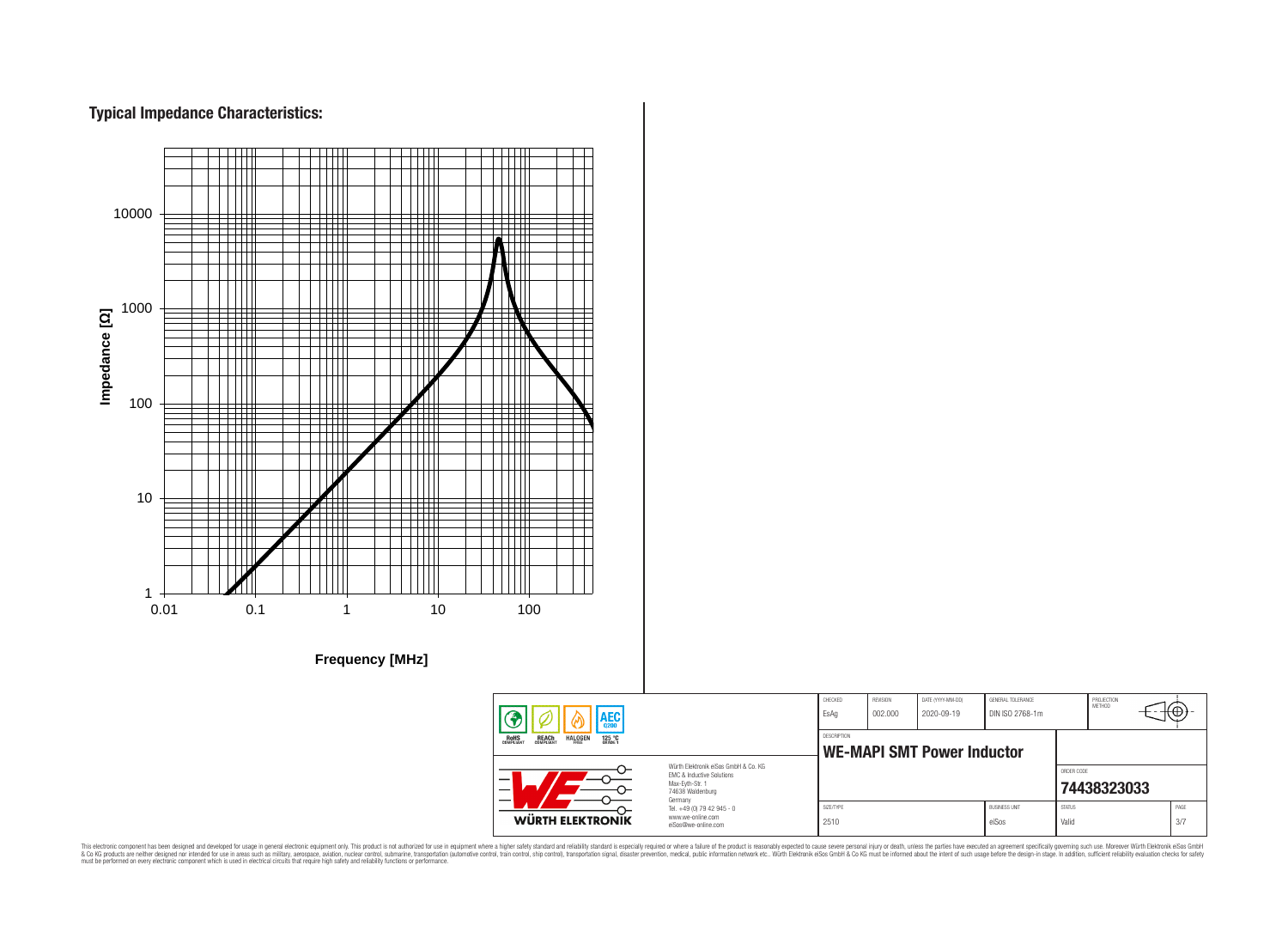#### **Packaging Specification - Reel: [mm] Packaging Specification - Tape and Reel: [mm]** P0 K0 A P2 W3 D0 T Ĕц W1 close to center B DLL. z A $\geq$  $\Omega$ ន C ╚ ╪ است Top Cover N Tape W2 D<sub>1</sub> P1 T1 A A0 T2 End End Start  $\begin{array}{ccc} \text{Feeding direction} \longrightarrow & \text{Stat} \end{array}$ detail B B Cover Tape Top (+ Cover Tape Chip Cavity Sprocket Hole  $\oplus$  $\oplus$  $\cdot \left( \! \! + \! \right)$ ″ Ø ′⊗ Components  $\Box$  No Component Embossment No Component Bottom min.160mm min.100mm Cover Tape Cover Tape min. 400mm **T2 P2 D0 D1 E1 E2 F** (mm) Material Qty.<br>  $\begin{array}{c|c}\n\hline\n\text{f} & \text{Materal} \\
\hline\n\text{f} & \text{g}\n\end{array}$ **W1 W2 W3 W3 B0 W T T1 K0 P0 P1 A (mm) B C D (mm) N Tape Type (mm) Material**  $\frac{(\text{mm})}{+0.1/-0.0}$  **(mm) (mm) (mm) (pcs.)**  $\frac{(mm)}{+1.5}$ *f*<sub>mm</sub>  **(mm) (mm) (mm) (mm) (mm) (mm) (mm) (mm) (mm) (mm) (mm) (mm) (mm) (mm) (mm)** typ. typ. +0,3/ -0,1 ref. max. typ. typ. ±0,1 ±0,1 ±0,05 +0,1/ -0,0 min. ±0,1 min. ±0,05 ± 2,0 min. min. min. min. +1,5 max. min. max. 178 1.5 12.8 20.2 50 8.4 14.4 7.9 10.9 Polystyrene/ Polyurethane 2a 2,30 2,75 8,00 0,22 0,10 1,8 1,30 4,00 4,00 2,00 1,50 0,30 1,75 6,25 3,50 Polystyrene 3000 CHECKED REVISION DATE (YYYY-MM-DD) GENERAL TOLERANCE PROJECTION<br>METHOD 16 EsAg 002.000 2020-09-19 DIN ISO 2768-1m AEC (1 165° - 180° **DESCRIPTION RoHS** REACH **HALOGEN** 125 °C **WE-MAPI SMT Power Inductor** Würth Elektronik eiSos GmbH & Co. KG ORDER CODE EMC & Inductive Solutions Max-Eyth-Str. 1 **[74438323033](https://katalog.we-online.de/en/pbs/WE-MAPI/74438323033)** 74638 Waldenburg Germany

This electronic component has been designed and developed for usage in general electronic equipment only. This product is not authorized for subserved requipment where a higher selection equipment where a higher selection

**WÜRTH ELEKTRONIK** 

Tel. +49 (0) 79 42 945 - 0 www.we-online.com eiSos@we-online.com

SIZE/TYPE BUSINESS UNIT STATUS PAGE 2510 eiSos | Valid 4/7

**Pull-of force**

Tape width **8 mm** 0,1 N - 1,0 N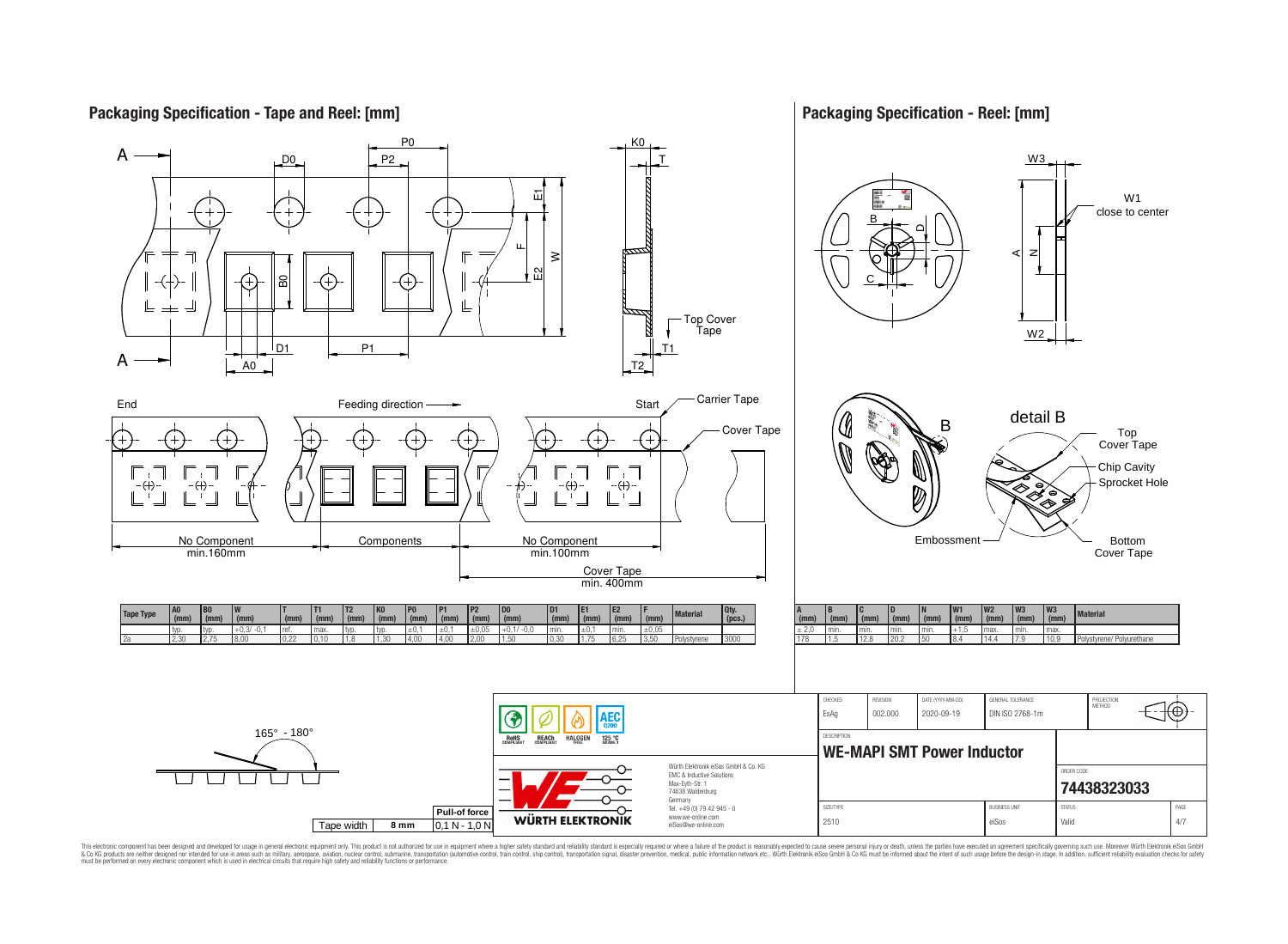# **Classification Reflow Profile for SMT components:**



# **Classification Reflow Soldering Profile:**

| <b>Profile Feature</b>                             |                    | <b>Value</b>                     |
|----------------------------------------------------|--------------------|----------------------------------|
| <b>Preheat Temperature Min</b>                     | <sup>I</sup> s min | 150 °C                           |
| <b>Preheat Temperature Max</b>                     | <sup>I</sup> s max | 200 °C                           |
| Preheat Time $t_s$ from $T_{s min}$ to $T_{s max}$ | $t_{\rm s}$        | $60 - 120$ seconds               |
| Ramp-up Rate $(T_1$ to $T_p$ )                     |                    | 3 °C/ second max.                |
| <b>Liquidous Temperature</b>                       | Ь.                 | 217 °C                           |
| Time $t_i$ maintained above $T_i$                  | կ                  | $60 - 150$ seconds               |
| Peak package body temperature                      | l n                | $T_p \leq T_c$ , see Table below |
| Time within 5°C of actual peak<br>temperature      | $t_{p}$            | $20 - 30$ seconds                |
| Ramp-down Rate $(T_p$ to $T_1$ )                   |                    | $6^{\circ}$ C/ second max.       |
| Time 25°C to peak temperature                      |                    | 8 minutes max.                   |

refer to IPC/ JEDEC J-STD-020E

Make sure that you use the correct thickness of solder paste to avoid an insufficient soldering result. We recommend 100µm solder paste as a reference.

# **Package Classification Reflow Temperature (T<sup>c</sup> ):**

| <b>Properties</b>                                                    | Volume mm <sup>3</sup><br>< 350 | Volume mm <sup>3</sup><br>350-2000 | Volume mm <sup>3</sup><br>>2000 |  |
|----------------------------------------------------------------------|---------------------------------|------------------------------------|---------------------------------|--|
| <b>PB-Free Assembly   Package Thickness  </b><br>$< 1.6$ mm          | 260 °C                          | 260 °C                             | 260 °C                          |  |
| <b>PB-Free Assembly   Package Thickness  </b><br>$1.6$ mm $- 2.5$ mm | 260 °C                          | 250 °C                             | 245 °C                          |  |
| <b>PB-Free Assembly   Package Thickness  </b><br>$\geq$ 2.5 mm       | 250 °C                          | 245 °C                             | 245 °C                          |  |

refer to IPC/ JEDEC J-STD-020E

| AEC<br><b>REACH</b><br>COMPLIANT<br><b>HALOGEN</b><br><b>ROHS</b><br>COMPLIANT<br>125 °C |                                                                                                                                                                                               | CHECKED<br>EsAq                                  | REVISION<br>002.000 | DATE (YYYY-MM-DD)<br>2020-09-19 | GENERAL TOLERANCE<br>DIN ISO 2768-1m |                        | PROJECTION<br>METHOD | ⊕            |
|------------------------------------------------------------------------------------------|-----------------------------------------------------------------------------------------------------------------------------------------------------------------------------------------------|--------------------------------------------------|---------------------|---------------------------------|--------------------------------------|------------------------|----------------------|--------------|
|                                                                                          |                                                                                                                                                                                               | DESCRIPTION<br><b>WE-MAPI SMT Power Inductor</b> |                     |                                 |                                      |                        |                      |              |
|                                                                                          | Würth Flektronik eiSos GmbH & Co. KG<br>EMC & Inductive Solutions<br>Max-Eyth-Str. 1<br>74638 Waldenburg<br>Germany<br>Tel. +49 (0) 79 42 945 - 0<br>www.we-online.com<br>eiSos@we-online.com |                                                  |                     |                                 |                                      | ORDER CODE             | 74438323033          |              |
| WÜRTH ELEKTRONIK                                                                         |                                                                                                                                                                                               | SIZE/TYPE<br>2510                                |                     |                                 | <b>BUSINESS UNIT</b><br>eiSos        | <b>STATUS</b><br>Valid |                      | PAGE<br>.5/7 |

This electronic component has been designed and developed for usage in general electronic equipment only. This product is not authorized for subserved requipment where a higher selection equipment where a higher selection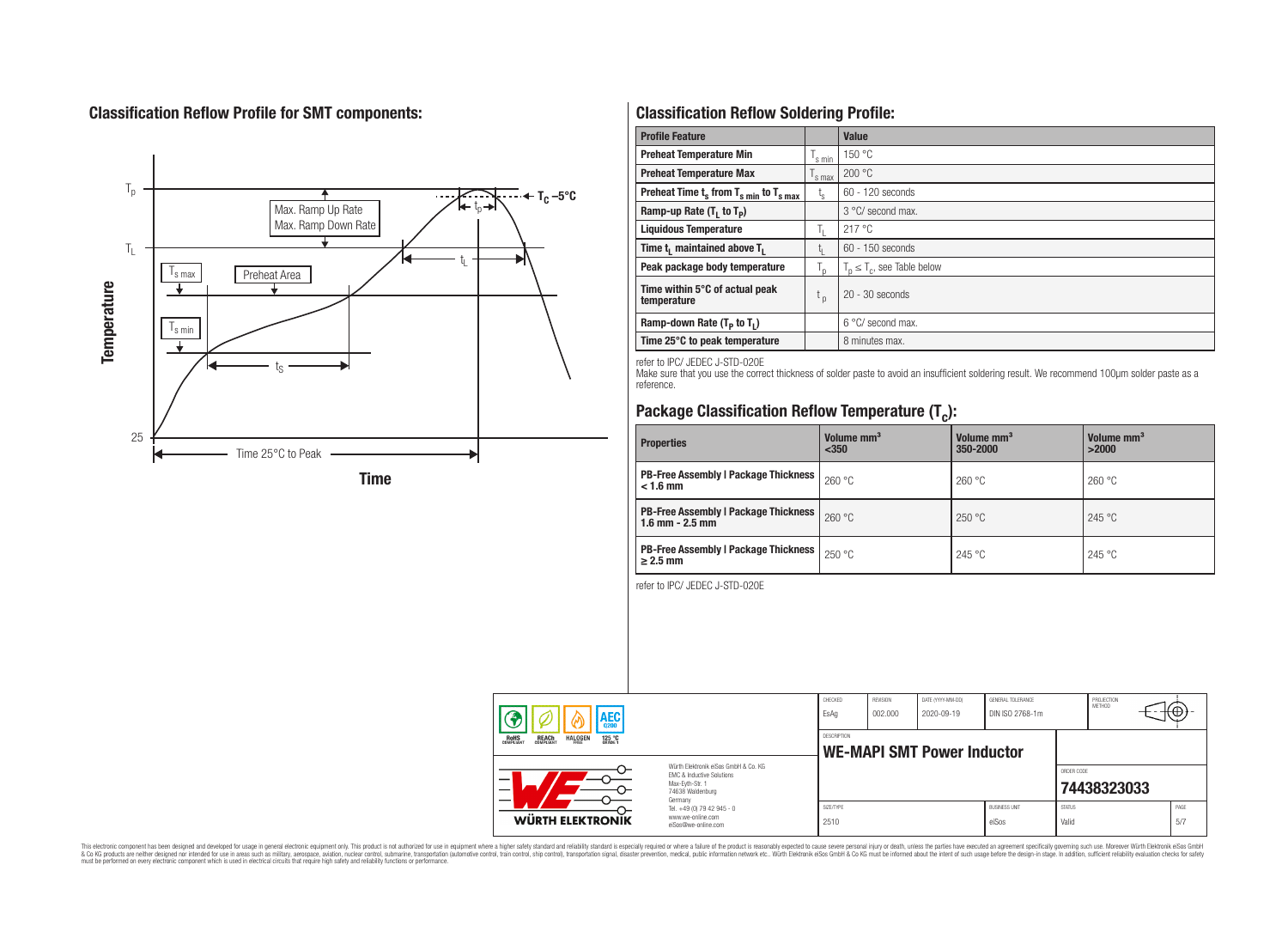# **Cautions and Warnings:**

### **The following conditions apply to all goods within the product series of WE-MAPI of Würth Elektronik eiSos GmbH & Co. KG:**

#### **General:**

- This electronic component was designed and manufactured for use in general electronic equipment.
- Würth Elektronik must be asked for written approval (following the PPAP procedure) before incorporating the components into any equipment in fields such as military, aerospace, aviation, nuclear control, submarine, transportation (automotive control, train control, ship control), transportation signal, disaster prevention, medical, public information network, etc. where higher safety and reliability are especially required and/or if there is the possibility of direct damage or human injury.
- Electronic components that will be used in safety-critical or high-reliability applications, should be pre-evaluated by the customer.
- The component is designed and manufactured to be used within the datasheet specified values. If the usage and operation conditions specified in the datasheet are not met, the wire insulation may be damaged or dissolved.
- Do not drop or impact the components, the component may be damaged.
- Würth Elektronik products are qualified according to international standards, which are listed in each product reliability report. Würth Elektronik does not guarantee any customer qualified product characteristics beyond Würth Elektroniks' specifications, for its validity and sustainability over time.
- The customer is responsible for the functionality of their own products. All technical specifications for standard products also apply to customer specific products.

### **Product specific:**

#### **Soldering:**

- The solder profile must comply with the technical product specifications. All other profiles will void the warranty.
- All other soldering methods are at the customers' own risk.
- To improve the solderability of bottom termination components please refer to appnote ANP036 on our homepage.
- Make sure that you use the correct thickness of solder paste to avoid an insufficient soldering result. We recommend 100µm solder paste as a reference.

### **Cleaning and Washing:**

• Washing agents used during the production to clean the customer application may damage or change the characteristics of the wire insulation, marking or plating. Washing agents may have a negative effect on the long-term functionality of the product.

#### **Potting:**

• If the product is potted in the costumer application, the potting material may shrink or expand during and after hardening. Shrinking could lead to an incomplete seal, allowing contaminants into the core. Expansion could damage the components. We recommend a manual inspection after potting to avoid these effects.

#### **Storage Conditions:**

- A storage of Würth Electronik products for longer than 12 months is not recommended. Within other effects, the terminals may suffer degradation, resulting in bad solderability. Therefore, all products shall be used within the period of 12 months based on the day of shipment.
- Do not expose the components to direct sunlight.
- The storage conditions in the original packaging are defined according to DIN EN 61760-2.
- The storage conditions stated in the original packaging apply to the storage time and not to the transportation time of the components.

#### **Handling:**

- Violation of the technical product specifications such as exceeding the nominal rated current will void the warranty.
- Applying currents with audio-frequency signals may result in audible noise due to the magnetostrictive material properties.
- The temperature rise of the component must be taken into consideration. The operating temperature is comprised of ambient temperature and temperature rise of the component.The operating temperature of the component shall not exceed the maximum temperature specified.

These cautions and warnings comply with the state of the scientific and technical knowledge and are believed to be accurate and reliable. However, no responsibility is assumed for inaccuracies or incompleteness.

| AEC<br>125 °C<br><b>ROHS</b><br>COMPLIANT<br><b>REACH</b><br>COMPLIANT<br><b>HALOGEN</b> |                                                                                                                                                                                               | CHECKED<br>EsAq                                  | <b>REVISION</b><br>002.000 | DATE (YYYY-MM-DD)<br>2020-09-19 | GENERAL TOLERANCE<br>DIN ISO 2768-1m |                        | PROJECTION<br>METHOD |  | ťΦ          |
|------------------------------------------------------------------------------------------|-----------------------------------------------------------------------------------------------------------------------------------------------------------------------------------------------|--------------------------------------------------|----------------------------|---------------------------------|--------------------------------------|------------------------|----------------------|--|-------------|
|                                                                                          |                                                                                                                                                                                               | DESCRIPTION<br><b>WE-MAPI SMT Power Inductor</b> |                            |                                 |                                      |                        |                      |  |             |
|                                                                                          | Würth Flektronik eiSos GmbH & Co. KG<br>FMC & Inductive Solutions<br>Max-Eyth-Str. 1<br>74638 Waldenburg<br>Germany<br>Tel. +49 (0) 79 42 945 - 0<br>www.we-online.com<br>eiSos@we-online.com |                                                  |                            |                                 |                                      | ORDER CODE             | 74438323033          |  |             |
| WÜRTH ELEKTRONIK                                                                         |                                                                                                                                                                                               | SIZE/TYPE<br>2510                                |                            |                                 | <b>BUSINESS UNIT</b><br>eiSos        | <b>STATUS</b><br>Valid |                      |  | PAGE<br>6/7 |

This electronic component has been designed and developed for usage in general electronic equipment only. This product is not authorized for use in equipment where a higher safety standard and reliability standard si espec & Ook product a label and the membed of the seasuch as marked and as which such a membed and the such assume that income in the seasuch and the simulation and the such assume that include to the such a membed and the such